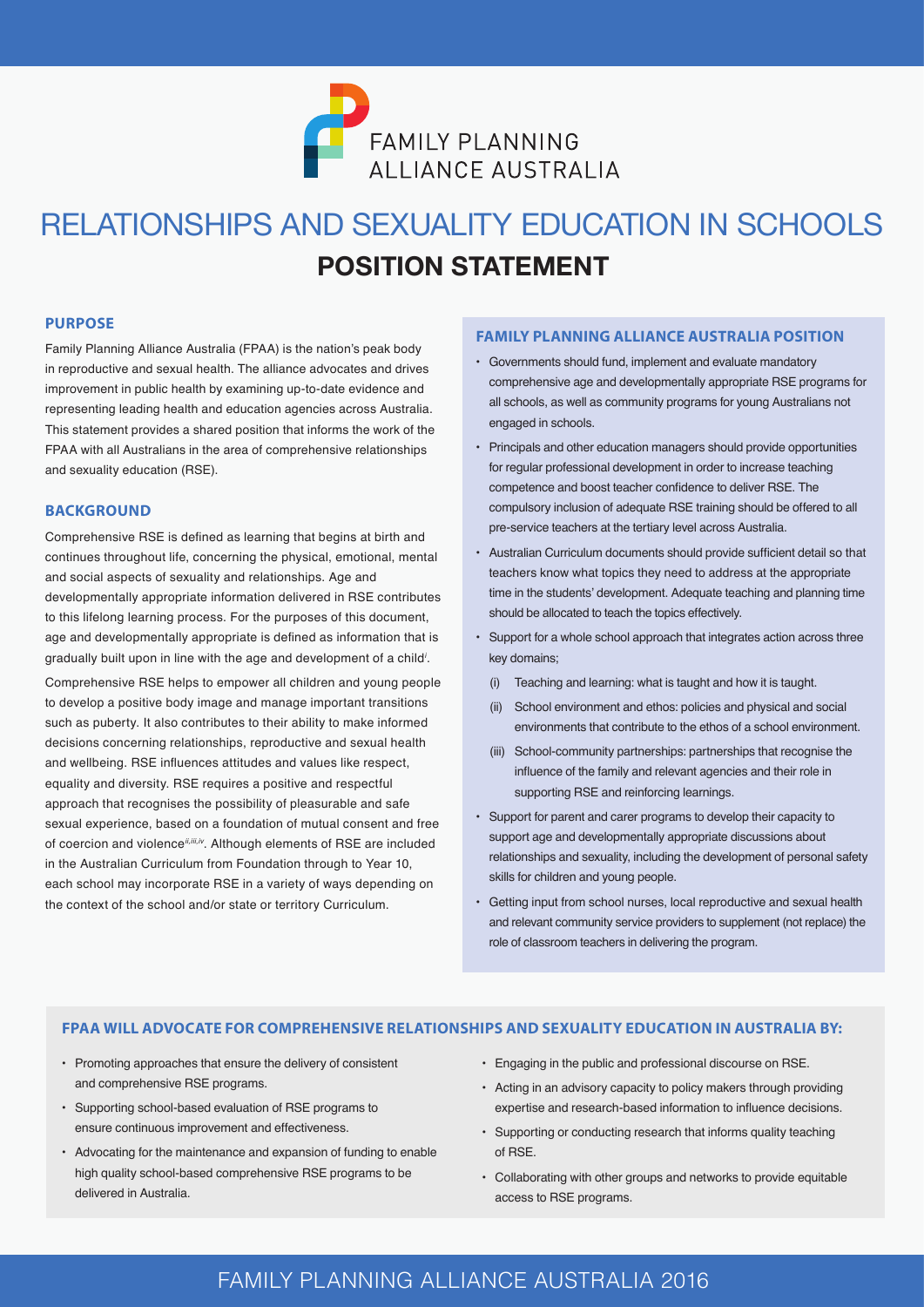### WHY IS RELATIONSHIPS AND SEXUALITY EDUCATION IMPORTANT?

#### **EVIDENCE INDICATES THAT COMPREHENSIVE RSE PROGRAMS:**

- Are a trusted source of information for children and young people. Two large-scale Australian studies of over 4000 students found that between 43 and 77% of young people cited school programs as a trusted source of information on relationships and sexuality*viii,ix*.
- Influence behaviours that lead to decreases in unplanned pregnancy*vi,xxi*, abortion*vi*, and sexually transmissible infections including HIV*vii*. International evidence shows that RSE programs impact positive behaviours such as: up to a 40% increased use of condoms and other contraception, up to a 53% reduction in sexual risk-taking, and up to a 37% delay of initiating sex as a result of sexuality education*<sup>i</sup>* .
- Influence behaviours that lead to a decrease in sexual abuse*<sup>x</sup>* . There is evidence to suggest that school-based interventions which promote education about informed consent to sexual activity can effectively prevent or decrease intimate partner violence, victimisation among adolescents, and the emotional harm that such violence can cause*xii*. However, these interventions must be delivered by trained teachers and reinforced in community settings*xii*.
- Influence behaviours that lead to decreases in homophobia*xii* and transphobia. In Australia, 75% of LGBTI students experience abuse or discrimination, and 80% of students experience abuse or bullying in the school environment*xiii*. International and Australian evidence*xiv,xv* indicates the prevalence of homophobia*xii* and transphobia can be significantly reduced with anti-discriminatory school policies and education programs.
- Build learning about the social construction of gender and foster gender equality*xvii, xviii* and encourage critical analysis of popular media, pornography, social networking and other online environments. RSE programs promote awareness of sexual and gender stereotypes and development of negotiation skills in responding to peer pressure, building new relationships and navigating online dating*xvi*. Initiate discussions about intimacy, desire and pleasure in sexual relationships prior to the onset of puberty. Young people want to learn about these topics to feel positive about themselves, their sexuality and their bodies*xix, xx*. Evidence indicates approximately a quarter of students have had sexual intercourse by year 10<sup>*ix*</sup>, 34% by Year 11 and

50% by Year 12*ix*,emphasising the need for comprehensive RSE in the school setting.

### PRINCIPLES OF **COMPREHENSIVE** RELATIONSHIPS AND SEXUALITY EDUCATION:

- All students, from Foundation to Year 12, should have access to age and developmentally appropriate RSE that aims to empower all students with knowledge and skills to encourage healthy and safe choices concerning their relationships and their sexual health and wellbeing.
- Teachers play a key role in delivering RSE. This should be clearly articulated by all Australian educational authorities, who should provide relevant support to teachers and enable them to confidently and competently deliver RSE.
- RSE should be acknowledged as an integrated education and health promotion initiative.
- Schools should offer a positive and open view of relationships and sexuality and be respectful of diversity. Resources utilised should be inclusive and representative of different cultures, religions, sexual orientation, gender identity and family values.
- A diversity of gender identities should be visible and valued within the learning environment.

#### **The World Health Organisation's definition of sexuality is:**

*"…a central aspect of being human throughout life encompasses sex, gender identities and roles, sexual orientation, eroticism, pleasure, intimacy and reproduction. Sexuality is experienced and expressed in thoughts, fantasies, desires, beliefs, attitudes, values, behaviours, practices, roles and relationships. While sexuality can include all of these dimensions, not all of them are always experienced or expressed. Sexuality is*  influenced by the interaction of biological, psychological, *social, economic, political, cultural, legal, historical, religious and spiritual factorsv ."*



This position statement has been endorsed by the Australian Sexual Health Alliance (ASHA).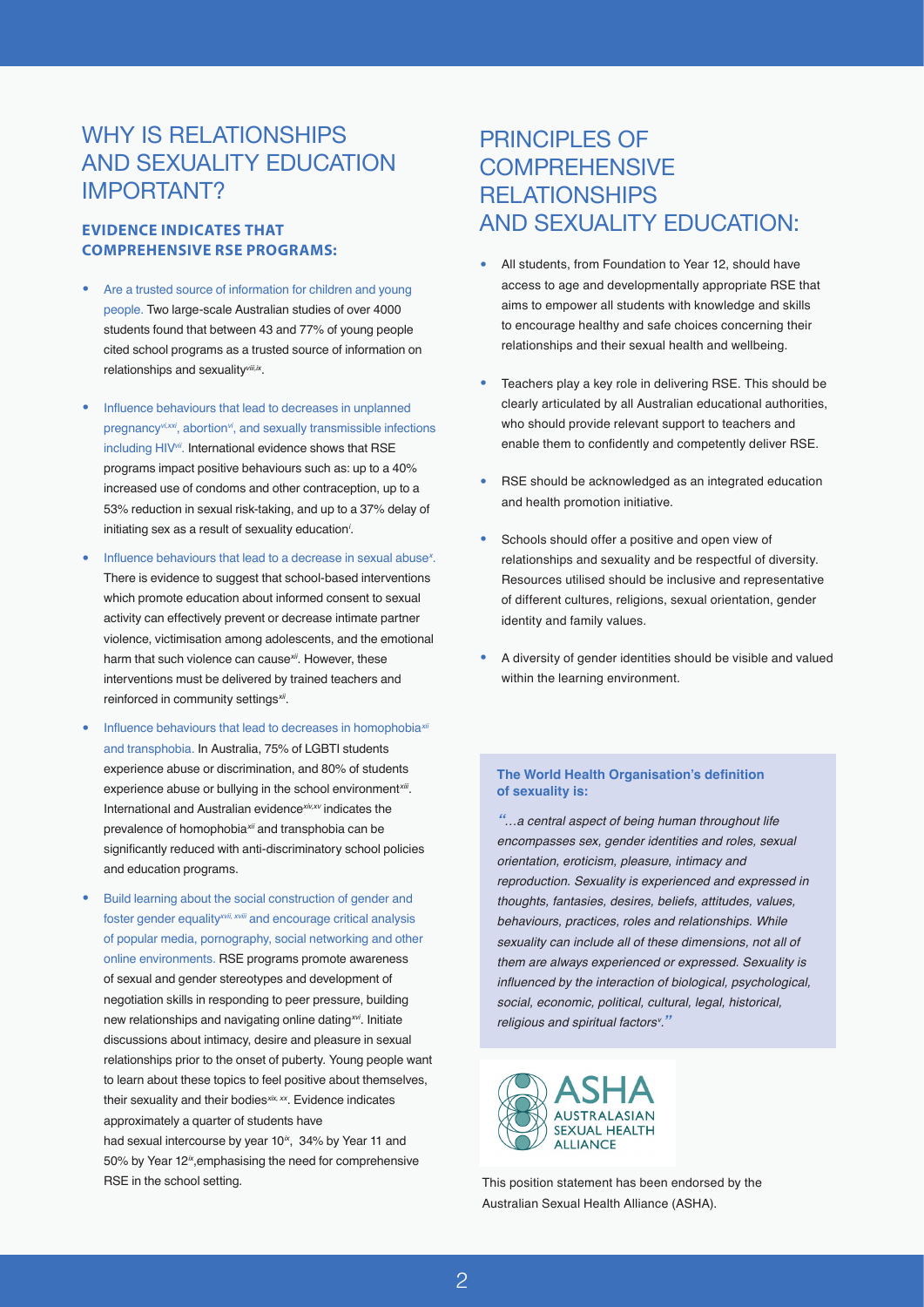#### **REFERENCES**

- *i UNESCO. 2009. International Technical Guidance on Sexuality Education - an evidence-informed approach for schools, teachers and health educators. Paris, UNESCO.*
- *ii World Health Organisation, (2014) Sexual and reproductive health:*  defining sexual health. http://www.who.int/reproductivehealth/topics/ sexual\_health/sh\_definitions/en/ Accessed 14.4.16
- *iii* UNFPA. 2014. Operational Guidance for Comprehensive Sexuality *Education:*
- A Focus on Human Rights and Gender. New York, UNFPA. *iv* WHO Regional Office for Europe and BZgA. 2010. Standards for Sexuality Education in Europe. Cologne, BZgA.
- *v* WHO. 2006 (updated 2010). Developing sexual health programmes: A framework for action. Geneva: WHO.
- *vi* Apter, D. 2011. Recent developments and consequences of sexuality education in Finland. BZgA Sexuality Education Forum. Sexuality Education and Family Planning, 2: 3-8. Köln, BZgA.
- *vii* Haldre, K., K. Part, E. Ketting. 2012. Youth sexual health improvement *in Estonia, 1990-2009: the role of sexuality education and youth-friendly*  services. Eur J Contracept Reprod Health Care, 17 (5): 351-62.
- viii Mitchell A., Patrick K., Heywood W., Blackman P., Pitts M. 5th National<br>Survey of Australian Secondary Students and Sexual Health 2013.<br>2014. Australian Research Centre in Sex Health and Society. La Trobe University, Melbourne, Australia.
- *ix* Johnson, B., Harrison, L., Ollis, D., Flentje, J., Arnold, P., & Bartholomaeus, C. 2016. 'It is not all about sex': Young people's views about sexuality and relationships education. Report of Stage 1 of the Engaging Young People in Sexuality Education Research Project. Adelaide: University of South Australia.
- *x* Bachus, L., M. Martens, M. van der Sluis. 2010. An impact and process evaluation of two Dutch sexuality education programmes for 10-12 year olds in primary school. "Relationships and Sexuality" and "Comfortable in your skin". Amsterdam, Rescon.
- *xi* Gleeson, C., Kearney, S., Leung, L., Brislane, J. 2015. Respectful Relationships Education in Schools: Evidence Paper, Our Watch.
- *xii* Bucx, F., R. Sman and C. Jalvingh. 2014. Different in class. Evaluation of the pilot programme "LGBT youth in school". Den Haag, SCP.
- *xiii* Bush C., Radcliffe J., Ward R., Scott M., and Parsons M. (2015) All of Us, Health and Physical Education Resource. Collaboration between Safe Schools Coalition Australia and Minus18.
- *xiv* Russel, S. T., Kostroski, O., McGuire, J. K., Laub, C., and Manke, E. (2006). LGBT Issues in the Curriculum Promotes School Safety. (California Safe Schools Coalition Research Brief No. 4). San Francisco, CA: California Safe Schools Coalition.
- *xv* Hillier, L., Jones, T., Monagle, M., Overton, N., Gahan, L., Blackman, J., Mitchell, A. (2010) Writing Themselves in 3: The third national study *on the sexual health and wellbeing of same sex attracted and gender*  questioning young people. Australian Research Centre in Sex, Health and Society, and La Trobe University.
- *xvi* BZgA, UNFPA, WHO Regional Office for Europe. 2015. Policy Brief No. 2. Sexuality Education: What Is Its Impact? Cologne, BZgA.
- *xvii* Department of Education and Training (2014) Building Respectful Relationships; Stepping out against Gender Based Violence. Melbourne: Department of Education and Training.
- *xviii* Our Watch (2015). Evidence Paper: Respectful Relationships Education *in Schools. Melbourne: Our Watch.*
- *xix* Harrison, L., Hillier, L., & Walsh, J. (1996) Teaching for a positive sexuality: Sounds good but what about fear, embarrassment, risk and the 'forbidden discouRSE of desire? In L. Laskey & C. Beavis (Eds.), Schooling and sexualities. Victoria: Deakin Centre for Education and Change, Deakin University.
- *xx* Allen, L. (2005) 'Say everything': exploring young people's suggestions for improving sexuality education. Sex Education, 5(4) 389-404.
- *xxi* Shackleton, N., Jamal, F., Viner, R. M., Dickson, K., Patton, G., & Bonell, C. (2016). School-based interventions going beyond health education *to promote adolescent health: systematic review of reviews. Journal Of*  Adolescent Health, 58(4), 382-396. doi:10.1016/j.jadohealth.2015.12.017.